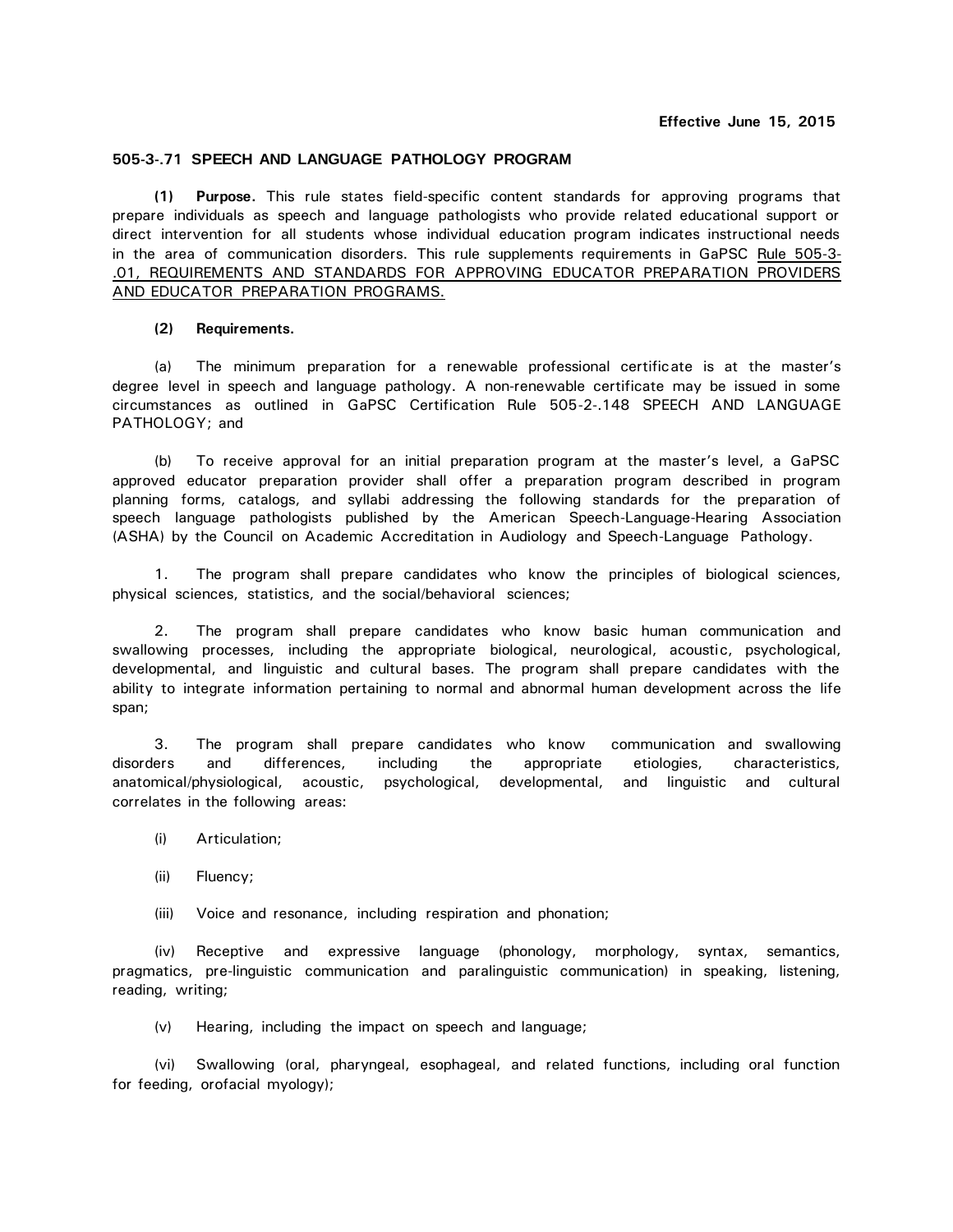(vii) Cognitive aspects of communication (attention, memory, sequencing, problem-solving, executive functioning);

(viii) Social aspects of communication (including challenging behavior, ineffective social skills, and lack of communication opportunities); and

(ix) Augmentative and alternative communication modalities.

4. The program shall prepare candidates who possess knowledge of the principles and methods of prevention, assessment, and intervention for people with communication and swallowing disorders, including consideration of anatomical/physiological, development, and linguistic and cultural correlates;

5. The program shall prepare candidates who know standards of ethical conduct;

6. The program shall prepare candidates with skills in oral and written or other forms of communication sufficient for entry into professional practice;

7. The program shall prepare candidates who know processes used in research and of the integration of research principles into evidence-based clinical practice;

8. The program shall prepare candidates who demonstrate knowledge of contemporary professional issues;

9. The program shall prepare candidates who demonstrate knowledge of entry level and advanced certifications, licensure, and other relevant professional credentials, as well as local, state, and national regulations and policies relevant to professional practice.

10. The program must include experiences in breadth and depth to achieve the following skills outcomes:

(i) Evaluation:

(I) Conduct screening and prevention procedures (including prevention activities);

(II) Collect case history information and integrate information from clients/patients, family, caregivers, teachers, and relevant others, including other professionals;

(III) Select and administer appropriate evaluation procedures, such as behavioral observations, non-standardized and standardized tests, and instrumental procedures;

(IV) Adapt evaluation procedures to meet client/patient needs;

(V) Interpret, integrate, and synthesize all information to develop diagnoses, and make appropriate recommendations for intervention;

(VI) Complete administrative and reporting functions necessary to support evaluation; and

(VII) Refer clients/patients for appropriate services.

(ii) Intervention: